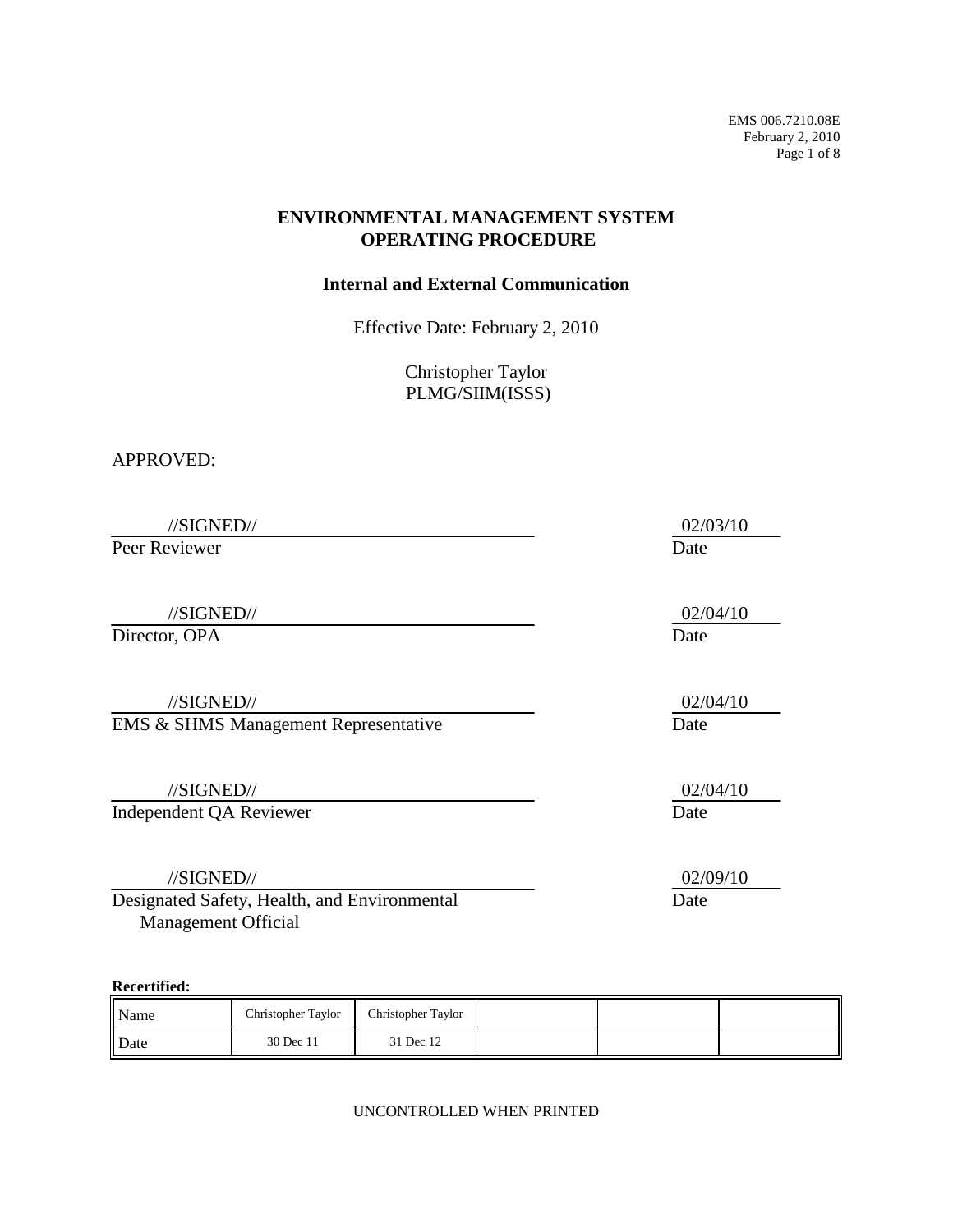EMS 006.7210.08E February 2, 2010 Page 2 of 8

# **TABLE OF CONTENTS**

| <b>Section</b> | <b>Section Title</b>                                     | Page |
|----------------|----------------------------------------------------------|------|
| A.             |                                                          |      |
| <b>B.</b>      |                                                          |      |
| $\mathbf{C}$ . |                                                          |      |
| D.             |                                                          |      |
| E.             | <b>QUALITY ASSURANCE AND QUALITY CONTROL Page 7 of 8</b> |      |
| F.             |                                                          |      |

**ATTACHMENTS:** None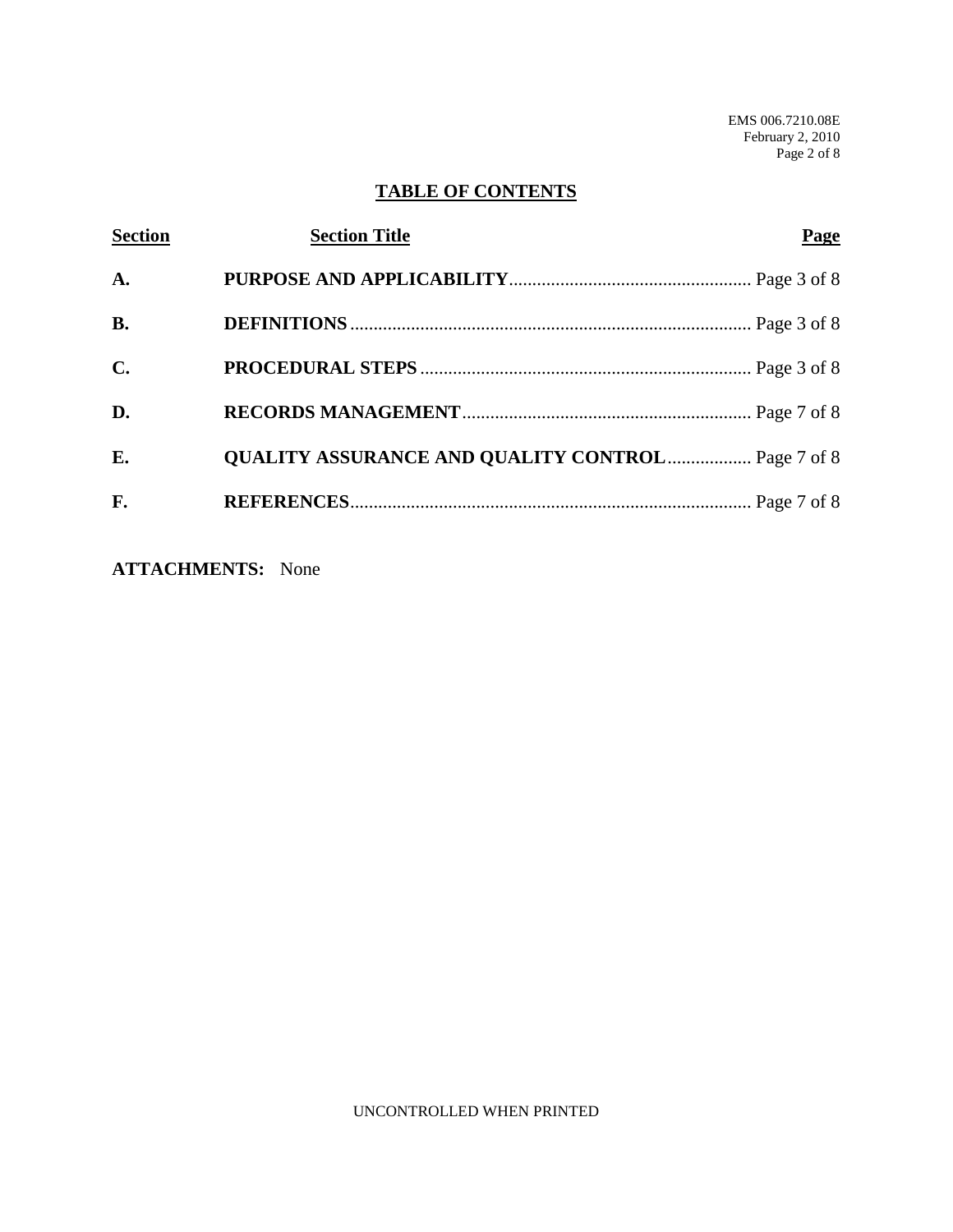## **A. PURPOSE AND APPLICABILITY**

 The purpose of this Operating Procedure (OP) is to establish uniform methods for communications between the Region and its external stakeholders. Per ISO 14004:2004(E), the conducting internal communications between various levels and functions within Region 7 related to the Region's environmental management system (EMS) and for conducting similar benefits of effective internal and external communications include:

- performance, as well as the results of such efforts; and • Demonstrating the Region's commitment and efforts to improve environmental
- Raising awareness and encouraging dialogue about the Region's environmental policy, environmental performance, and other relevant achievements.

This OP applies to all Region 7 personnel and on-site grantees and contractors.

### **B. DEFINITIONS**

All definitions may be found in the document titled *US Environmental Protection Agency Region 7 Safety, Health, and Environmental Management System Terms and Definitions*  (SHEMS [007.9000.02](https://007.9000.02)) contained in the EMS Manual. For the purposes of this OP, the following terms apply:

- Environmentally Preferable
- Environmental Policy
- External Communications
- External Stakeholder
- Facility-Related Goods and Services
- Interested Party
- Internal Communications
- Management Program (MP)
- Senior Management
- Significant Environmental Aspect

## **C. PROCEDURAL STEPS**

### **1. Internal Communications**

Effective internal EMS communications are considered crucial to the effectiveness of the system. These communications serve to encourage individuals who work within the Region to accept the Region's efforts to improve its environmental performance and to motivate them to fulfill their obligations towards achieving the environmental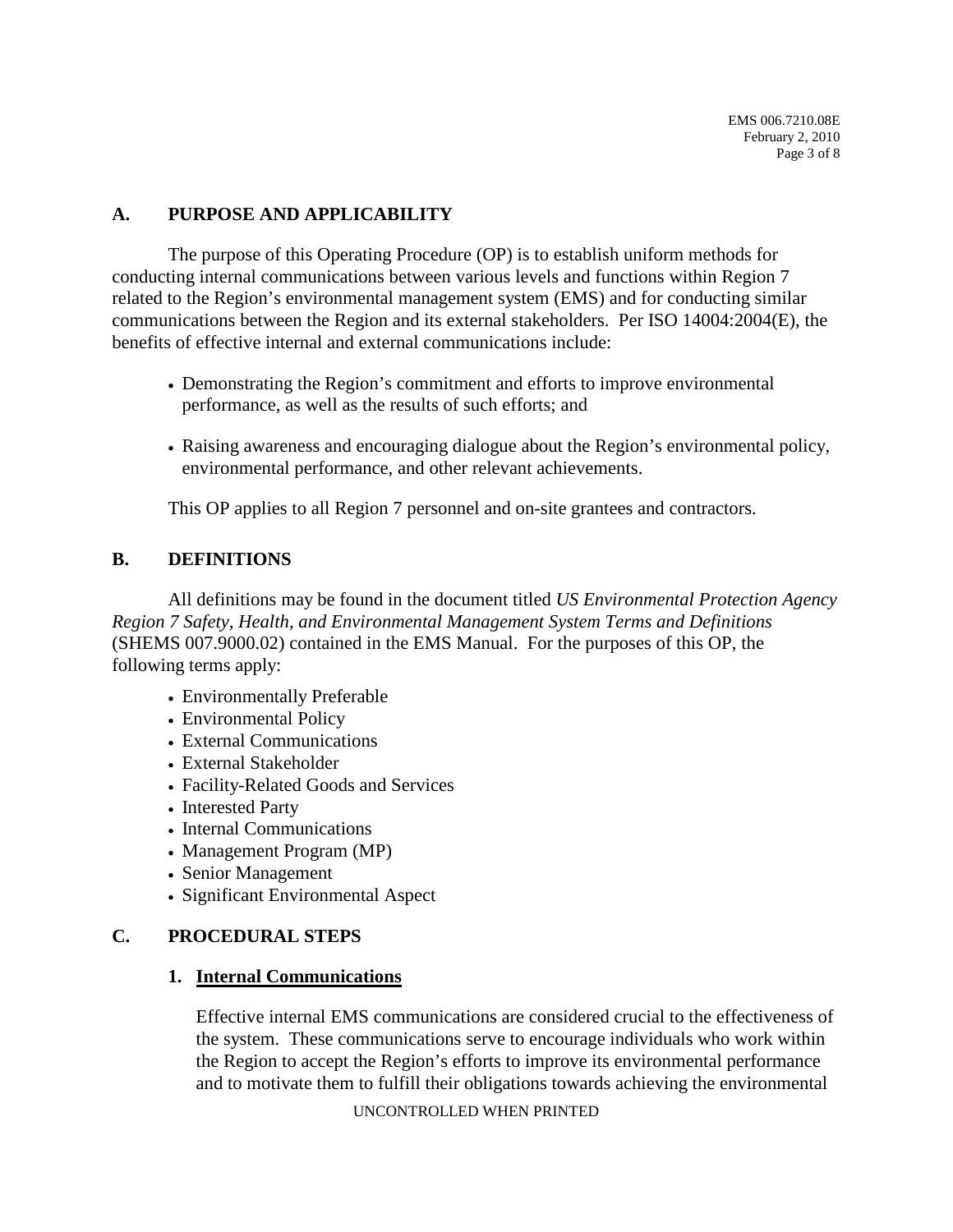and maintained. In some instances after-the-fact notification to the EMS Coordinator objectives and targets. Officially, overall responsibility for effective EMS communications rests with the EMS Coordinator; however, from a practical perspective, this responsibility is shared by all within the Region who communicate concerning the EMS – particularly those who work on behalf of the EMS such as members of the EMS Sustainment Team. Everyone who communicates EMS information should keep in mind that the EMS Coordinator generally needs to be aware of all matters involving the EMS to insure proper documentation is obtained of communications may suffice, while in other instances prior concurrence or approval by the EMS Coordinator may be required. There are three primary mechanisms for communicating EMS-related information throughout the Region:

- a. Training. The Region provides employees and on-site contractors and grantees with EMS awareness and/or refresher level training in accordance with the most current version of EMS [006.7210.07,](https://006.7210.07) *EMS Awareness and Competency Training.*  This training includes information on the Region's policy, significant aspects, objectives and targets, management programs, and how their activities impact the Region's environmental performance.
- b. LAN Bulletin Board and Email. These forms of communication are typically used to provide periodic updates and convey time sensitive information relevant to the Region's EMS. LAN Bulletin Board messages will be developed, reviewed, approved, and posted in accordance with the guidance published on the bulletin board Intranet site. This type of information may also be transmitted via posters/signs placed in various locations around the Region's facilities and by "pop-ups" that are displayed when someone logs in to the Region's network. Most of the bulletin board messages, emails, posters/signs, and pop-ups will originate from the EMS Coordinator; those that originate from others who work on the EMS must be coordinated through the EMS Coordinator or their designee prior to distribution.
- c. Internet and Intranet. In accordance with procedures listed in Paragraph 2b below, various EMS-related documents (*i.e.,* the policy statement, EMS OPs, significant aspect lists, and the management programs) are posted to the Internet in order to make them available to external stakeholders. This site will also serve as the primary means for Region 7 staff and on-site grantees and contractors to receive copies of these documents. An Intranet site, part of the Region's R7@Work site, will also be developed and maintained by the EMS Coordinator to house information, forms, and other materials not suited for inclusion on the Internet site.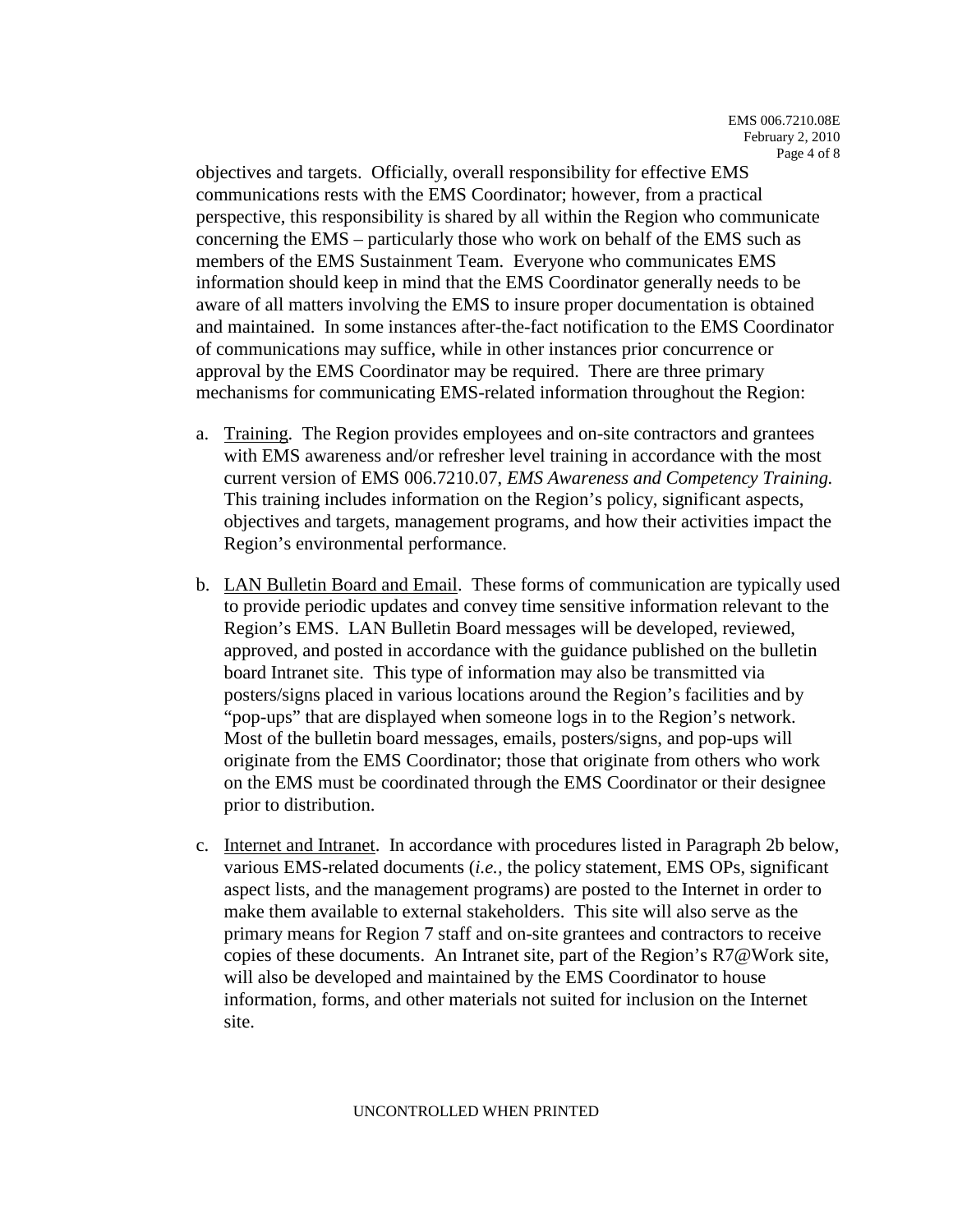### **2. External Communications**

 Effective environmental communications are extremely important in fostering mutually affirming and respectful relationships with the Region's partners in the public and private sectors. The Region's Office of Public Affairs (OPA) has overall responsibility for coordinating external communications related to the Region's environmental performance; serving as the official conduit through which all such information flows out from and into the Region subject to the following understandings:

- Unique relationships exist between members of the Region's Senior Management and public and private organizations, as well as with OPA, that allows them to use their discretion in deciding what and how to communicate environmental performance information.
- The EMS Coordinator maintains working relationships with EPA Headquarters personnel and individuals from other regions within the Agency that may require the frequent exchange of environmental performance information. It is not expected that these exchanges would pass through OPA.
- Information pertaining to the Region's EMS may be passed to grantees and contractors who work on-site within the Region. It is expected that this information is provided to allow these individuals to participate within the EMS; thus, this information is considered internal communications and is subject to Paragraph C1 above.
- a. Responsive External Communications: It is anticipated that most environmental performance-related information requests received from external stakeholders will be received by OPA. Individuals who receive requests for environmental performancerelated information directly from an external stakeholder must forward the request to OPA as soon as possible. Information requests from external stakeholders shall be managed as much as possible through procedures established for specific categories of requests such as the Freedom of Information Act, Congressional correspondence, and other controlled correspondence. OPA will determine who is best qualified to prepare and coordinate the response, track the response coordination process, and ensure the response is provided to the requestor. The EMS Coordinator's involvement may not be needed to respond to some environmental performancerelated information requests. In these instances, OPA should provide the Coordinator with a courtesy copy of the response.
- phone calls, email messages, and the Region's Internet site. The EMS Coordinator b. Proactive External Communications: Environmental performance-related information could also be provided to external stakeholders through direct mailings, will maintain an EMS section on the Region's Internet site in order to provide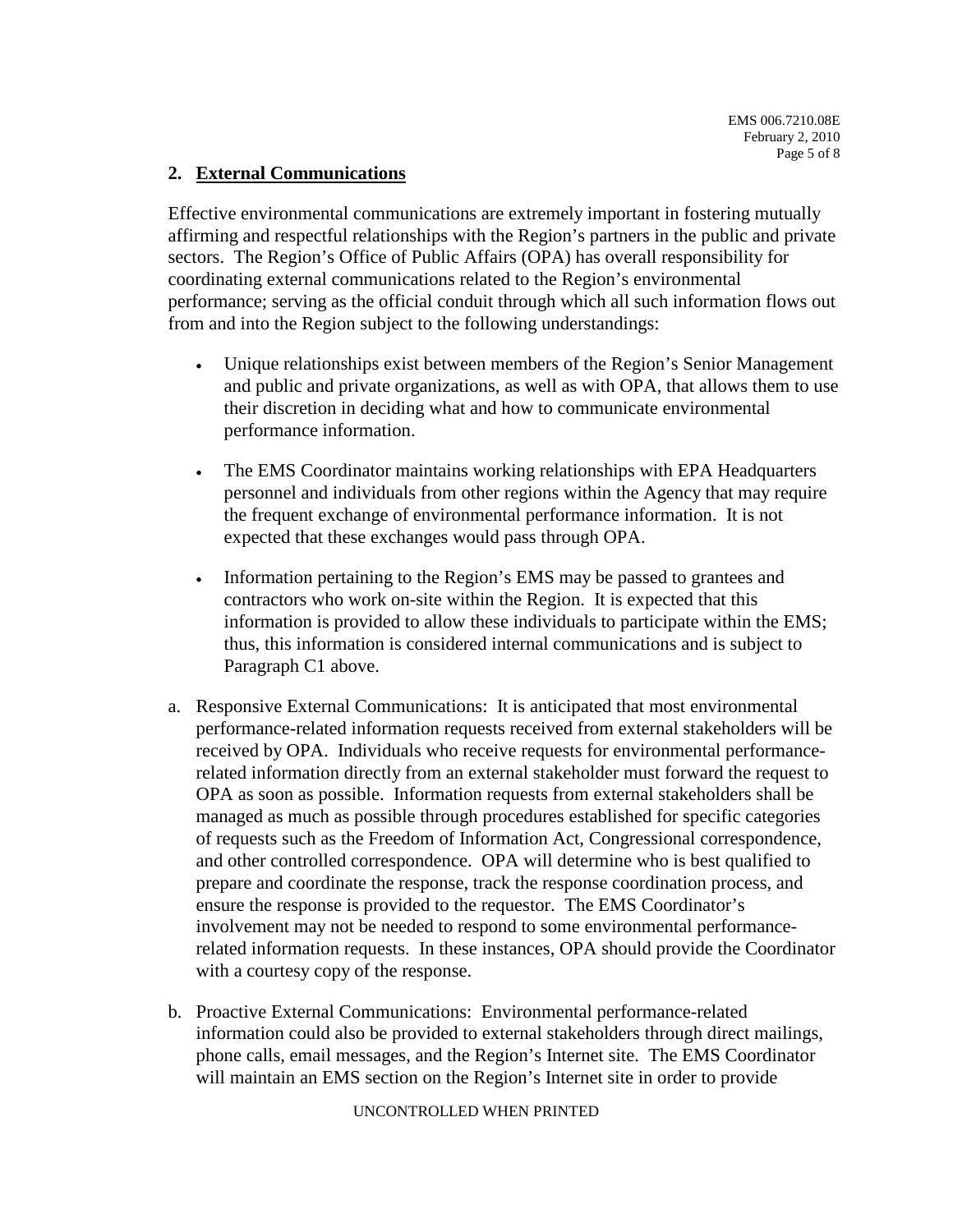external stakeholders, as well as Region 7 employees and on-site grantees and contractors, with access to information relevant to the Region's EMS and its environmental performance. This site will include, at a minimum, information in the following areas:

|  | <b>Environmental Policy and Scope</b> |  | <b>Operational Controls</b> |
|--|---------------------------------------|--|-----------------------------|
|--|---------------------------------------|--|-----------------------------|

- Roles and Responsibilities Training
- Definitions Document Control
- Legal and Other Requirements Operating Procedures
- Significant Environmental Compliance Assessments and Aspects Conformance Audits
- Objectives and Targets Corrective/Preventive Actions
- Management Programs Management Review

This site will also include basic information on the structure and attributes of an ISO 14001-based EMS and a link to the Headquarters EPA EMS Internet site.

- **c.** Facility-Related Communications: It is Region 7's policy to influence, to the extent allowed by contracts and/or lease documents, suppliers and on-site contractors who provide facility-related goods and services such that they provide these in a manner that is as protective of the environment as is possible.
	- (1) The Facility Manager and EMS Coordinator will ensure the facility owner and their management representative, along with the General Services Administration (GSA) representative (the facility lease holder), are aware of the Region's EMS and its tenants. They will also convey, to the extent allowed by the lease, the Region's preferences for ensuring the facilities are operated, maintained, repaired, and modified in an environmentally preferable manner.
	- (2) The Facility Manager, EMS Coordinator, and applicable Contracting Officers (CO) and Contracting Officer Representatives (COR) will ensure representatives from companies who provide goods and services that interact with the Region's significant environmental aspects are aware of the Region's EMS and its tenants. They will also convey, to the extent allowed by the individual contracts, the Region's preferences for purchased supplies and services to ensure they are as environmentally preferable as practical.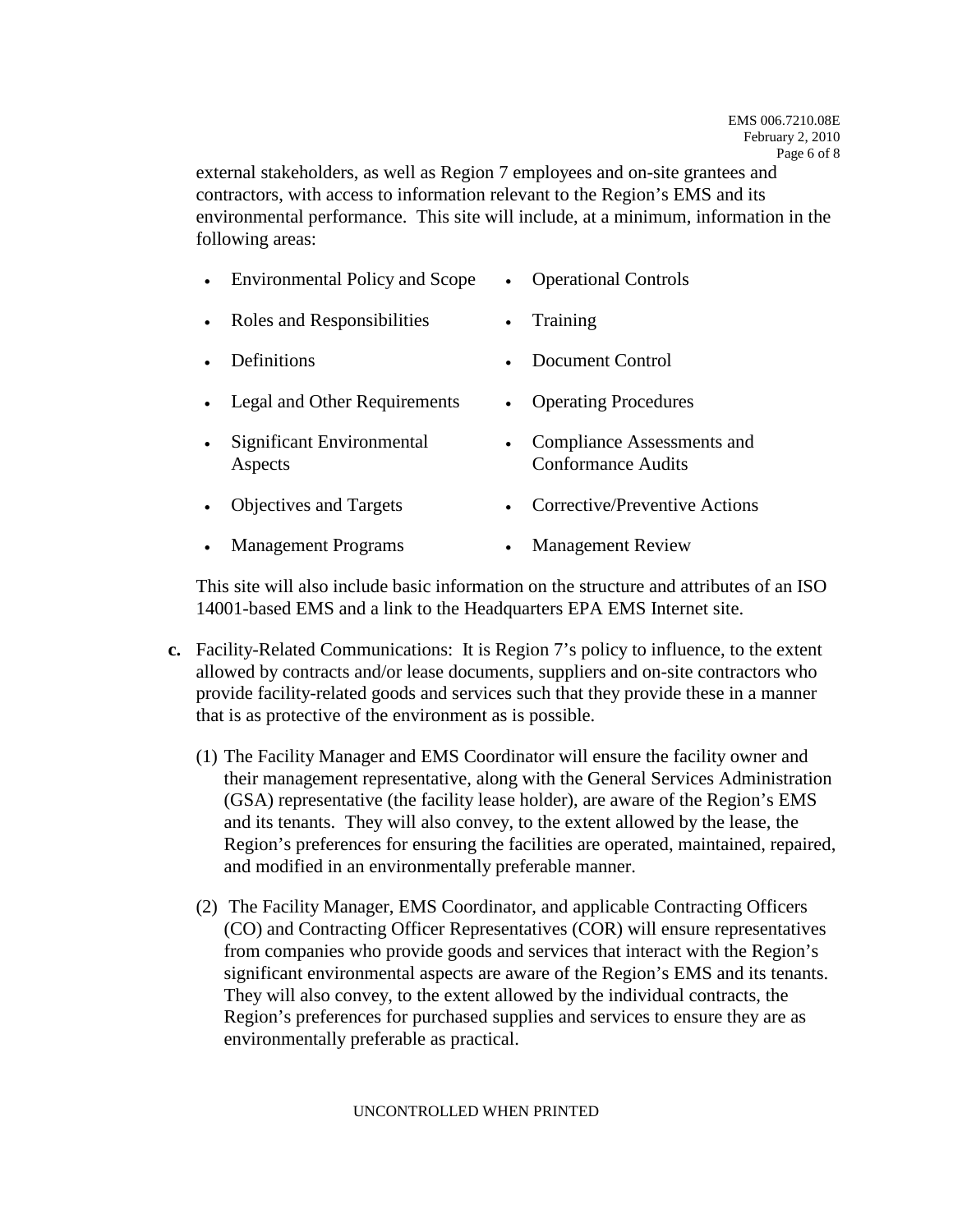#### **D. RECORDS MANAGEMENT**

This OP may require the generation of the following records:

| Record                                             | <b>Responsible Person</b> | Record Location                |
|----------------------------------------------------|---------------------------|--------------------------------|
| Facility Owner and GSA<br><b>Discussion Notes</b>  | <b>Facility Manager</b>   | <b>Facility Manager Office</b> |
| CO, COR, and Contractor<br><b>Discussion Notes</b> | <b>Facility Manager</b>   | <b>Facility Manager Office</b> |

This OP may also result in the creation of additional EMS records. Any records created will be managed in accordance with the most current versions of SHEMS [006.7210.02](https://006.7210.02), *Document Control* and SHEMS [006.7210.17](https://006.7210.17), *Records Management*.

## **E. QUALITY ASSURANCE AND QUALITY CONTROL**

 the Region's Corrective/Preventive Action Process as defined in the current version of EMS The quality assurance and quality control  $(QA/QC)$  success of the internal and external communication process and this OP will be determined through the internal and external EMS conformance audit processes. Deficiencies noted during these audits will be managed through [006.7210.12.](https://006.7210.12)

### **F. REFERENCES**

Current versions of the following references are assumed if no date is provided.

- 1. ISO 14004:2004(E); *Environmental Management Systems General Guidelines on Principles, Systems, and Support Techniques*; November 15, 2004
- 2. US EPA R7, *Document Control,* SHEMS [006.7210.02](https://006.7210.02)
- 3. US EPA R7, *EMS Awareness and Competency Training,* EMS [006.7210.07](https://006.7210.07)
- 4. US EPA R7, *US Environmental Protection Agency Region 7 Safety, Health, and Environmental Management System Terms and Definitions*, SHEMS [007.9000.02](https://007.9000.02)
- 5. US EPA R7, *Corrective/Preventive Action Process,* SHEMS [006.7210.12](https://006.7210.12)
- 6. US EPA R7, *Records Management,* SHEMS [006.7210.17](https://006.7210.17)
- 7. Region 7 Order, R VII 5200.3, *Regional Policy for Dealing with Inquiries from State and Congressional Offices*
- 8. Region 7 Policy, *Freedom of Information Act Procedures*  UNCONTROLLED WHEN PRINTED